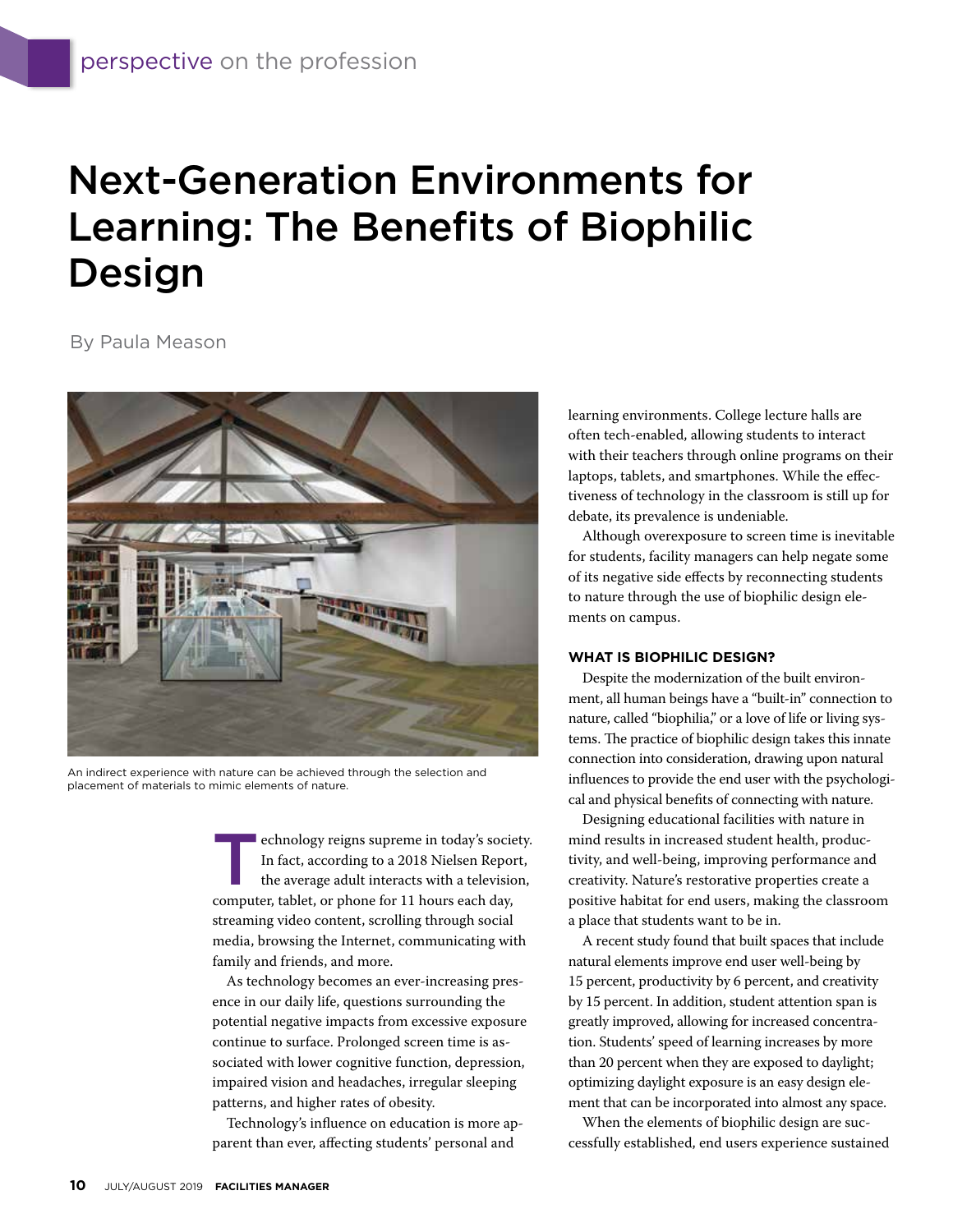

Windows can provide students with a direct experience to nature and natural light.



Interface's Simple Abstraction collection carpet tiles support wayfinding to ease navigation.

engagement with nature, an emotional attachment to particular settings and places, and positive interactions between their community and nature.

#### **ACHIEVING BIOPHILIC DESIGN**

Finding success with biophilic design can be achieved through three design strategies: Direct experience of nature, indirect experience of nature, and the experience of space and place. These three design strategies can be applied in any built environment.

A direct experience with nature can be achieved through the use of water, light, plants, and air. Implementing the practice of biophilic design can begin with the simple steps of adding plants to learning environments and integrating natural light. Classrooms can also be adapted to expose students to the natural world through the creative use of windows.

An indirect experience of nature can be achieved by incorporating nature photography as well as nature-inspired materials, colors, patterns, and forms. Integrating products that take on biomorphic forms,

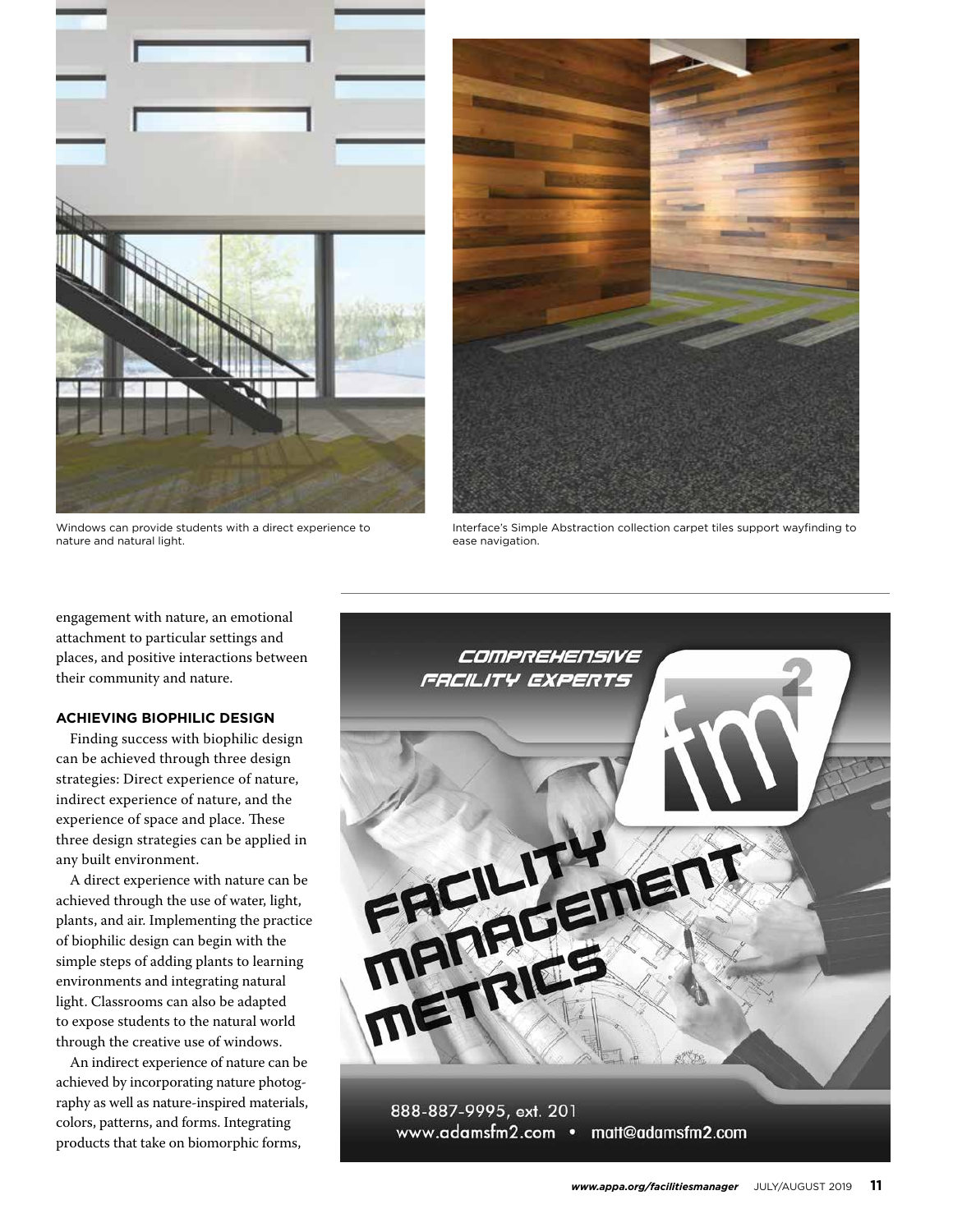including natural variance such as leaves on a forest floor, or those that utilize natural geometric patterns, such as spirals, fractals, or tessellations, creates comfortable spaces that establish a connection to the natural world. These patterns can be incorporated through pathway and hallway design, structural design, and fabric, flooring, and other finishes, easily integrating nature into built environments.

#### **SUPPORTING THE STUDENT EXPERIENCE**

Educational facilities can support a student's connection to their learning environment by taking cues from the school's surrounding geography and integrating the outdoor space into the overall facility design, layout, and material selection. Through these considerations, the barriers between the students and their outside environment are removed. Students are then able to interact with their environment depending on their needs, allowing for space that is more conducive to studying, working, and interacting with others.

For example, the concept of organized complexity, which is based on the theory of intelligent design, is

associated with feelings of connection and coherence. Wayfinding, or spatial problem solving, brings feelings of comfort when users can understand how to freely flow between connected spaces. When the two principles of organized complexity and wayfinding work together, end users feel they have opportunities that allow for organized exploration.

Following these steps, universities can create spaces that foster student growth and positive experiences across all facets of campus life, encouraging productivity, creativity, overall wellness, and increased interaction between students. Through biophilic design strategies, educational facilities can offer their students the flexibility to collaborate with other students, embrace creative ideas, and expand their knowledge of new topics that pique their interest.  $\circled{?}$ 

Paula Meason is an education and corporate segment expert at Interface, located in Atlanta, GA. She can be reached at *paula.meason@interface.com*. This is her first article for *Facilities Manager*.